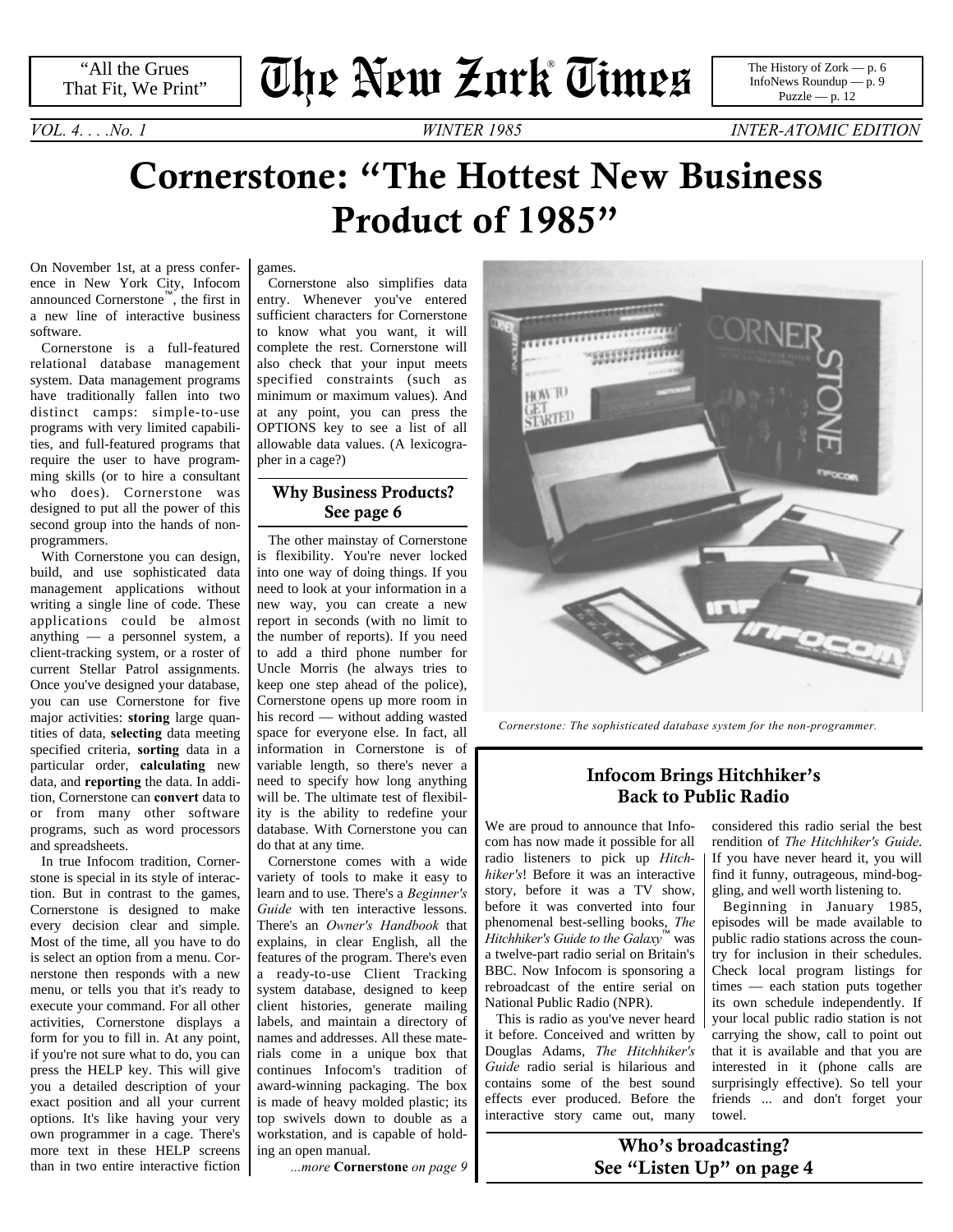### **EDITORIAL Thoughts on Software Piracy**

At Infocom, we take an unusual approach to the prevention of software piracy. Rather than spending large amounts of time, effort, and money on designing ever-better anti-piracy techniques (our games come virtually unprotected on a number of machines), we spend our time improving the games and the packaging in order to make them more of a value. Our thinking is that a game which provides a lot of enjoyment will be worth spending some money on, and we feel that our games are somewhat less likely to be pirated on that account.

We are in a fortunate position. Our technology allows us to create sophisticated works of interactive fiction in less time than others might take. In addition, our "machine independence" — our ability to develop a game that will run on dozens of microcomputers — allows us to spread our very large development costs (over \$300,000 per game) over a larger number of total units to be sold. And lastly, consumers consider our interactive fiction to be the best on the market.

Unfortunately, most of the other companies in our industry don't have it so easy. They tend to buy their products from independent developers, who get an advance against royalties and a percentage of the revenues; they have trouble differentiating their products from competing ones, increasing advertising costs; and they must translate each product from machine to machine if they are to sell large volumes, which is both costly and time-consuming. All of this has led to the present sad state of affairs in which very few software companies are profitable. The end result of this trend will be fewer new titles released, more me-too products, and less innovation, none of which are in the consumer's best interest.

When pirates offhandedly joke about the "absurdly high price" of software as if it were some tremendous windfall to software manufacturers, they fail to realize that computer software is *not* a mass-market item. If each game sold millions of units, then the six-figure development and marketing costs would be lowered to less than a dollar per unit. However, very few games sell as many as 50,000 units (most sell far fewer), often leaving a cost per unit of \$5 to \$10, not even including the cost of manufacturing, which can easily reach \$3 to \$4 in the small quantities produced. And don't forget the overhead involved in running a business: sales staff, product support staff, and the costs involved in getting information (ads, press conferences, trade shows, sales literature, newsletters...) to the retailer and consumer. This overhead easily adds another \$5 to \$10 in cost per unit. Adding all these costs together results in games that cost the manufacturer \$13 to \$24 to produce. Since the manufacturer receives an average of 40%, a retail price of between \$32 and \$60 is required for the product to break even. You can easily see why prices are what they are and why most software companies still can't seem to make a go of it.

Ironically, software piracy hurts not only the companies whose games are pirated but all of today's honest consumers who will have fewer good titles from which to choose. In short, piracy threatens to destroy the industry, pulling down the good companies and the bad companies alike. The person who feels a game is too expensive can do what the rest of us do when faced with the same problem — vote with his wallet and not buy it. How many of us would steal a car (even with the keys in the ignition) simply because it's overpriced?

Software and its documentation are subject to copyright protection; nearly every country in the world provides this protection of "intellectual property." Without it, there would be little incentive to invest time and effort in writing games, books, movies, or music. The copyright promotes these activities by assuring those who undertake them that they will be able to reap their rewards (if any). Penalties are clear: violators are subject to fines of up to \$50,000 and prison terms of up to 5 years. Since violations are a federal offense, the FBI has become increasingly involved in the enforcement of the laws.

Earlier this year, Infocom was instrumental in the formation of the Software Publishers Association (SPA). A prime concern of the SPA has been to combat piracy. We ask our consumers to help Infocom, the rest of the industry, and software consumers in general, by reporting flagrant violations of the law to us directly or to: Software Publishers Association, Suite 1200, 1111 19th Street N.W., Washington, D.C. 20036, (202) 364-0523. Please include any relevant information, such as price lists, phone numbers, and passwords, if such information is available.

We at Infocom take great pride in producing what we believe to be the finest-quality interactive fiction available on personal computers. We have always tried to create the best-value product possible, and we are grateful for the support of our consumers, whom we consider our partners in our efforts. Only with the good-faith efforts of both manufacturers and consumers can we all look forward to an exciting future for home computer software. Z

### **The New Zork Times**

| Managing Editor           | Michael "Mike" Dornbrook    |
|---------------------------|-----------------------------|
| <b>Puzzle Editor</b>      | Steven "Steve" Meretzky     |
| What Editor               | Barry "BJ" Jacobson         |
| Why Editor                | Paul "Catfish" DiLascia     |
| Sports Editor             | I see no sports editor here |
| Letters Editor            | Jennifer Fine               |
| Ask Jennifer Editor       | Li'l Jennifer Fine          |
| Photo Editor              | "Shamblin' Steve" Meretzky  |
| Cartoon Editor            | Jeff "Jeff" O'Neill         |
| <b>History Editor</b>     | Tim "Chomper" Anderson      |
| Suspected Editor          | "Cheerful Dave" Lebling     |
| <b>Editorial Editor</b>   | Marc "Mark" Blank           |
| <b>Editing Editor</b>     | Jon "Caesar's" Palace       |
| <b>Production Manager</b> | Angela "The Whip" Raup      |
|                           |                             |

© 1985 Infocom, Inc., 55 Wheeler St., Cambridge, MA 02138

*Zork* is a registered trademarks of Infocom, Inc. *Enchanter, Sorcerer, Starcross, Suspended, Planetfall, Deadline, The Witness, Suspect, Infidel, Seastalker, Cutthroats, Wishbringer, InvisiClues* and Cornerstone are registered trademarks of Infocom, Inc. *The Hitchhiker's Guide to the Galaxy* is a trademark of Douglas Adams.

# ® **Come Work In Beautiful**



How would you like to join a team of professionals whose claim to fame is quality? Infocom is growing by leaps and bounds, and we need professionals in product development, sales, marketing, testing and administration.

If you're looking for a brand new opportunity with proven success, consider a career with Infocom. But move fast. . . while we're still in the process of building.

Our business and game software company offers excellent benefits including health, dental and life insurance, and tuition reimbursement.

To find out about job opportunities at Infocom, please send your resume to Donna McCarron, Infocom, Inc., 55 Wheeler Street, Cambridge, MA 02138. We are an equal opportunity employer.

#### $\blacksquare$  $\blacksquare$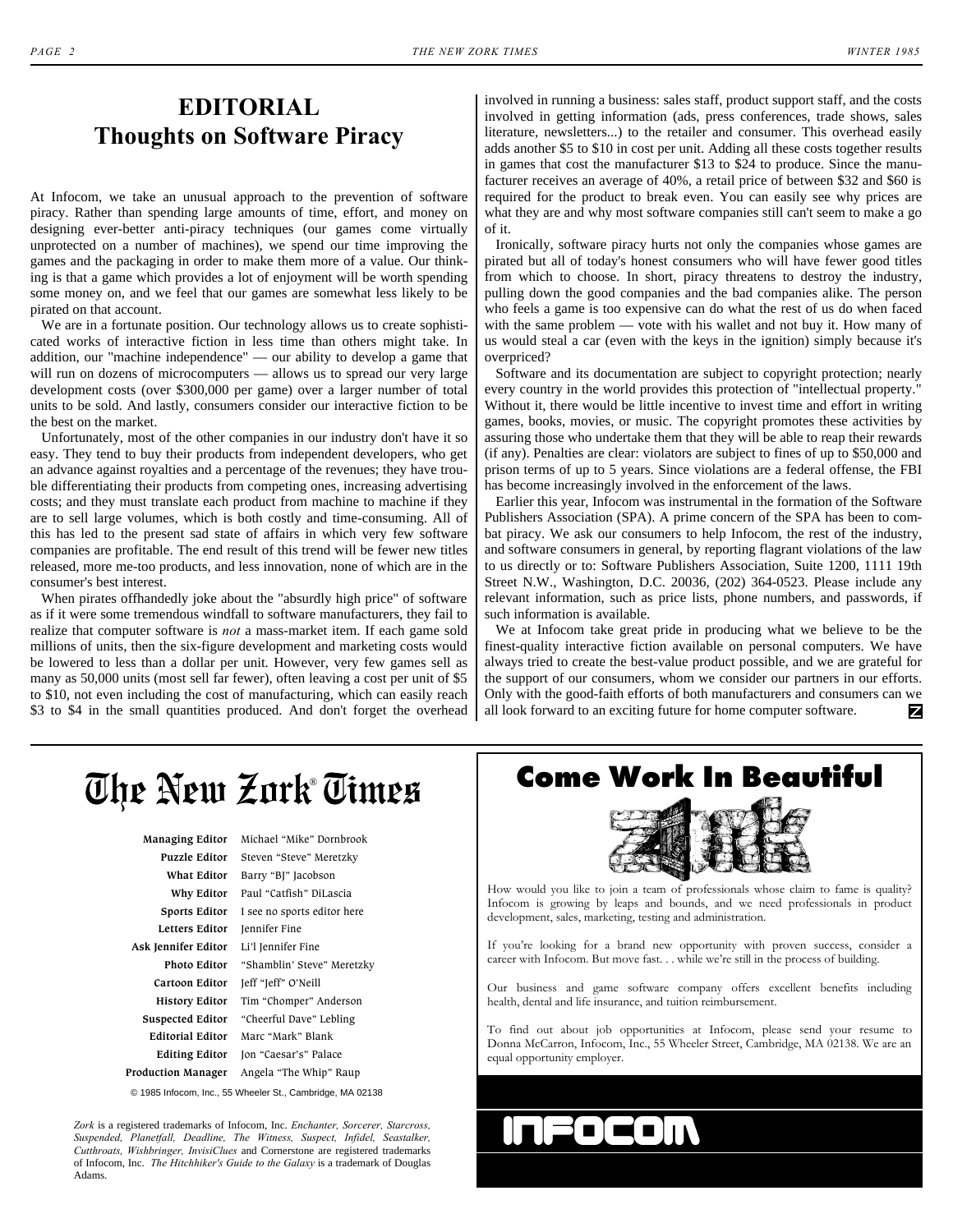## **The Shrinkwrapped Falcon**

*by A. Dashiell Meretzky*

It was a hot September day, the kind where horseflies seem to be making their last desperate mischief before vanishing for the long, cold winter. I sat in my office, feet perched carelessly on my cluttered desk, and gazed out the window at Charlie the Hot Dog Man — ageless Charlie, still beating leather down Wheeler Street after all these years.

I didn't have anything to do, or at least nothing worth taking my feet down off my desk for. I'd just finished a job, a game-writing job, and it'd paid a truckload of smackers, and I was in no hurry to get myself another case.

A horsefly landed on the tip of my shoe. I took aim with a rubber band, but a sudden motion startled it into flight before I could shoot. I wheeled around, and saw Ernie Brogmus standing in my doorway.

I quickly dredged up my mental file about Brogmus and found that it was pretty thin. "Burnin' Ernie" he was called by his friends in the trade (of which he had many) and also by his enemies (of which he had none). He'd been Infocom's Production Manager since about mid '83. It was said that not a single game got packaged without Burnin' Ernie knowing about it. He had a rep for handling any problem himself without missing a breath. I knew that if he was coming to me, it could only mean trouble. Big trouble.

I waved Brogmus over to a swivel chair near the window. He was smiling, but I could see worry beneath it. Worry, and perhaps a bit of fear. He sat staring at the floor. "You look like a man with a problem," I said. "Spill it."

He did so, at first tentatively, as though the creatures in the *Zork*® poster that dominated my office wall might be listening and jeering, but after a spell the hesitation left. His story gushed out, and I saw at once that this would be no ordinary job.

Production was in a worse mess than a horse stable after a big meal. Three new products were coming over the next eight weeks, and all of them looked like they'd be hot items. On top of that, orders for the new Macintosh version were still backed up from the summer, and 3½-inch disks were still scarcer than fish in a tree. The Four-In-One Sampler, a biggest sales season ever for calendar pages in a B-movie. We

promotion meant to introduce greenhorns to interactive fiction, was ready for production, but Invisi-Clues™ hint booklets, being packaged for the first time for sale in stores, were crowding the Samplers off the assembly line.

Brogmus had broken into a cold sweat. "That's not all," he continued, nervously lighting up a cigarette. Now I knew things were really serious. I'd never seen Brogmus smoke before.

I had every right to be worried. Everything Burnin' Ernie had said so far meant that Infocom was in hot water up to its disk drives, but now he spilled the really bad news. Infocom.

Brogmus looked straight at me for the first time, and I saw how hollow his eyes were. It was obvious the man hadn't slept for weeks, which clicked with rumors I'd heard about his working until three or four in the morning. "Normally at this time of the year, our packaging company would just drag in some extra workers for a graveyard shift, but with local unemployment bottoming out at three percent, there just aren't any bodies to hire. The bottom line is simply that we're selling the stuff faster than we can put it together. Will you take the case?"

Several computer manufacturers had A situation like this was bad news, a My first inclination was to say no.



*Burnin' Ernie Brogmus, left oversees the Infoassembly line. It's his job as Production Manager to know everything — and he does.* 

placed large orders, one of them for over 100,000 units. All of them wanted the product, and they wanted it fast. At the same time, Infocom was preparing to switch all twelve of its current games over to new, completely redesigned packaging. A caravan of trucks was lined up at the company that does our packaging, burying the building beneath an avalanche of boxes, manuals, brochures, labels, postcards, catalogs, buttons, matchbooks, Egyptian stamps — the list was endless. To top it all off, Brogmus explained, this was all happening at the brink of the Christmas season. Autumn has traditionally been a nightmare time for Brogmus, and this one was shaping up to be the monster; it could devour a fellow's career without a trace. But then I looked at Burnin' Ernie's tired face, and I saw the faces of thousands of disappointed customers around the world — "Sorry, Ma'am, we're all out of *Zork II*" .... "Sorry, son, I couldn't find *Seastalker*™ anywhere." Suddenly I heard myself saying yes.

I knew this wouldn't be some easy one-day nut to crack, so I checked into a tiny office on the seedy basement section of the building where I knew the Production types hung out. The smell of hopelessness and despair hung in the air — the odor of old, stale package glue and decaying corrugated cardboard.

The week began to speed by like

signed a quick lease on some warehouse space outside of town, and that helped the boys dig out from under the avalanche of stored goods. Finished goods began to creep off the assembly line.

It was clearer than a new plateglass window that these steps weren't enough. Infocom chalked up record September sales of over 100,000 games, and by the third week in October monthly sales soared into six figures again. The back-order list was longer than the beer lines at Fenway Park and growing by the day.

Suddenly, something Brogmus had said as a joke came back to me as an idea. I went to him with a plan, and he chewed on it for a while before spitting out a terse reply. "Let's go see the boss."

Brogmus led me into the office of the InfoPrez, a tough cookie who I knew wouldn't bend an inch for a hurricane. I quickly laid out my plan: Sunday shifts using Infocom employees. We'd boost production and morale in one dramatic sweep! The InfoPrez was reluctant at first; would people accustomed to office work stand up to the rigors of seven hours on an assembly line?

I was betting the rent that they would; I was going for broke. I told the InfoPrez that I'd stake my reputation on it. In the few weeks I'd been working on this case, I'd come to appreciate what a bunch of troopers these guys and dames at Infocom were.

Brogmus and I worked late into the night and spread the word through the grapevine; I posted a sign-up list for volunteers to work that first Sunday. I left space on it for twenty names. By midnight I was sawing wood.

<span id="page-2-0"></span>When I got to my office the next morning at 9:30, the list had thirtyfive names and was growing like yeast in an oven. I felt the first break in the case; I began to see the light at the end of a tunnel.

That first Sunday was a revelation. These Infocommies, forty strong, worked like gangbusters; and when the quitting bell blared at five, I practically had to wrestle each one off the line to lock up the place. If I hadn't brought a buddy of mine along to snap some shots, I think I'd be *...more* **Falcon** *[on page 8](#page-7-0)*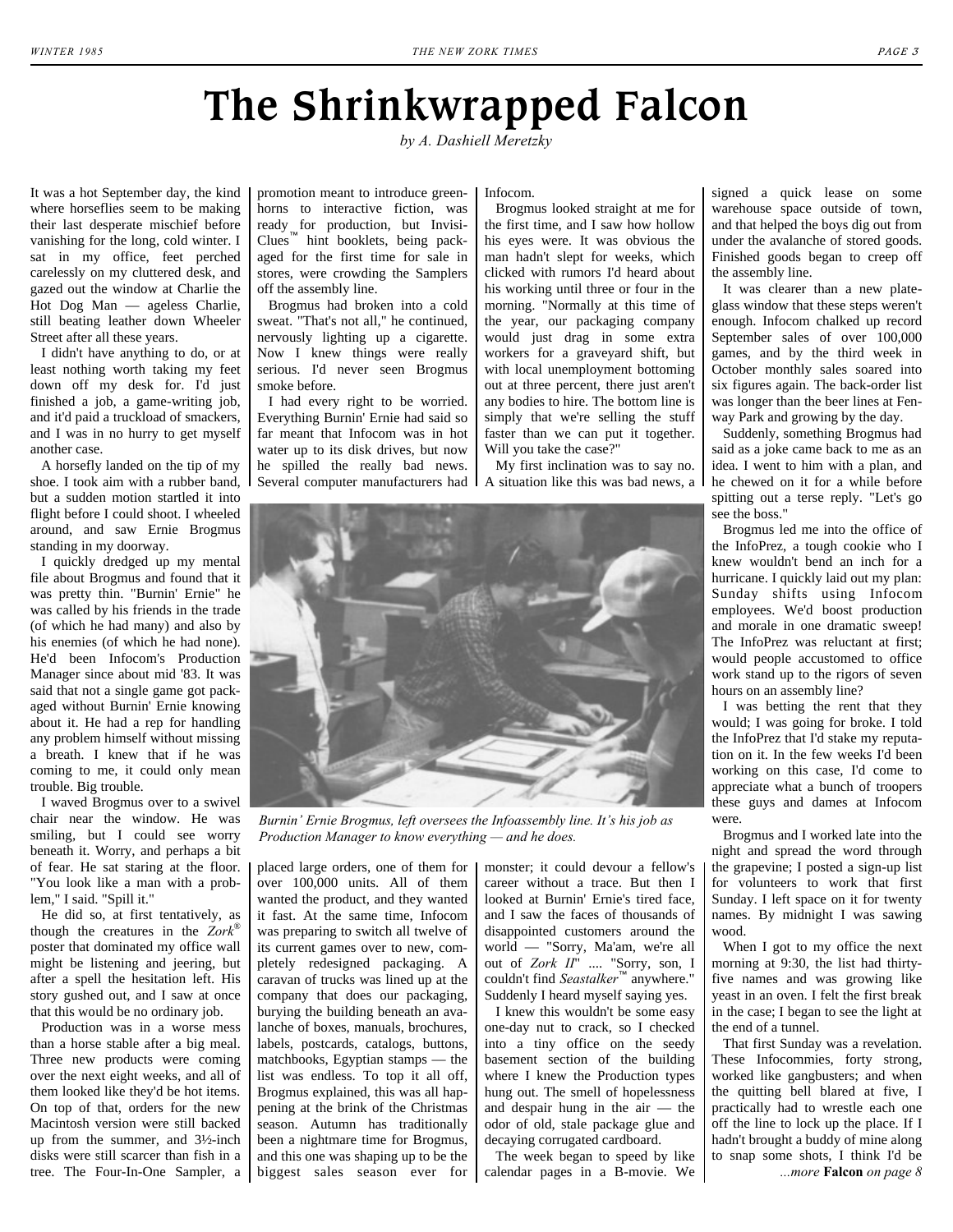<span id="page-3-0"></span>

#### **Listen Up**

The following public radio stations have already decided to broadcast the Infocom-sponsored *Hitchhiker's Guide to the Galaxy*. These are the stations which have made a commitment as of December 5, 1984. More are expected to pick it up during the next few weeks. For dates and times of broadcast, check local listings or call the station. If your local public radio station is not listed here (approximately 200 are not), call and point out that there are many interested people in your area. The show is being provided to them for no charge — all they have to do is make a time slot available.z

| ALABAMA              |         |
|----------------------|---------|
| BirminghamWBHM       |         |
| Mobile WHIL          |         |
| <b>ALASKA</b>        |         |
| Barrow KBRW          |         |
| Kodiak KMXT          |         |
|                      |         |
| Wrangell KSTK        |         |
| <b>CALIFORNIA</b>    |         |
| BerkeleyKPFA         |         |
|                      |         |
| Los Angeles KCRW-FM  |         |
| Pasadena KPCC        |         |
|                      |         |
| San FranciscoKCSM-FM |         |
| <b>COLORADO</b>      |         |
|                      |         |
| <b>FLORIDA</b>       |         |
| GainsvilleWUFT       |         |
| Jacksonville WJCT    |         |
| <b>GEORGIA</b>       |         |
| Atlanta WABE         |         |
| <b>ILLINOIS</b>      |         |
| ChicagoWBEZ-FM       |         |
|                      | WNIU-FM |
| Edwardsville WSIE    |         |
| PeoriaWCBU           |         |
| Rock IslandWVIK      |         |
|                      |         |
| <b>IOWA</b>          |         |
| Fort DodgeKTPR       |         |
| <b>INDIANA</b>       |         |
| Indianapolis WIAN-FM |         |
| <b>KANSAS</b>        |         |
|                      |         |
| Pierceville KANU     |         |
| LOUISIANA            |         |
| Baton Rouge WRKE     |         |
| <b>MAINE</b>         |         |
| Bangor WGBH-FM       |         |
| MICHIGAN             |         |
| DetroitWDET-FM       |         |
| <b>MINNESOTA</b>     |         |
| Minneapolis KBEM     |         |
|                      |         |
| <b>MISSOURI</b>      |         |
|                      |         |
|                      |         |
|                      |         |
| Springfield KSMU     |         |

| <b>MONTANA</b><br>Missoula  KUFM<br>NEBRASKA<br><b>NEW YORK</b><br>Binghamton WSKG<br>Canton  WSLU<br>New York  WNYC-FM<br>Oswego  WRVO<br><b>NORTH CAROLINA</b><br>Chapel Hill  WUNC<br>Charlotte WFAE<br>Fayetteville WFSS<br><b>NORTH DAKOTA</b><br>Grand Forks KFJM<br>OHIO<br>Cincinnati  WVXU-FM<br><b>OKLAHOMA</b><br>Norman KGOU<br><b>OREGON</b><br>Portland  KBOO-FM<br><b>KOAP-FM</b><br><b>TENNESSEE</b><br>Memphis WKNO<br>Nashville  WPLN<br><b>TEXAS</b><br>Corpus Christi  KKED<br>Houston  KUHF-FM<br><b>UTAH</b><br><b>VIRGINIA</b><br>Harrisonburg  WMRA<br><b>WASHINGTON</b><br>Washington, D.C.  WETA-FM<br><b>WEST VIRGINIA</b><br>Charleston  WVPN<br><b>WISCONSIN</b><br>Kenosha WBTD<br>Milwaukee WYMS-FM<br>Rhinelander  WXPR | St. Louis  KWMU |  |
|---------------------------------------------------------------------------------------------------------------------------------------------------------------------------------------------------------------------------------------------------------------------------------------------------------------------------------------------------------------------------------------------------------------------------------------------------------------------------------------------------------------------------------------------------------------------------------------------------------------------------------------------------------------------------------------------------------------------------------------------------------|-----------------|--|
|                                                                                                                                                                                                                                                                                                                                                                                                                                                                                                                                                                                                                                                                                                                                                         |                 |  |
|                                                                                                                                                                                                                                                                                                                                                                                                                                                                                                                                                                                                                                                                                                                                                         |                 |  |
|                                                                                                                                                                                                                                                                                                                                                                                                                                                                                                                                                                                                                                                                                                                                                         |                 |  |
|                                                                                                                                                                                                                                                                                                                                                                                                                                                                                                                                                                                                                                                                                                                                                         |                 |  |
|                                                                                                                                                                                                                                                                                                                                                                                                                                                                                                                                                                                                                                                                                                                                                         |                 |  |
|                                                                                                                                                                                                                                                                                                                                                                                                                                                                                                                                                                                                                                                                                                                                                         |                 |  |
|                                                                                                                                                                                                                                                                                                                                                                                                                                                                                                                                                                                                                                                                                                                                                         |                 |  |
|                                                                                                                                                                                                                                                                                                                                                                                                                                                                                                                                                                                                                                                                                                                                                         |                 |  |
|                                                                                                                                                                                                                                                                                                                                                                                                                                                                                                                                                                                                                                                                                                                                                         |                 |  |
|                                                                                                                                                                                                                                                                                                                                                                                                                                                                                                                                                                                                                                                                                                                                                         |                 |  |
|                                                                                                                                                                                                                                                                                                                                                                                                                                                                                                                                                                                                                                                                                                                                                         |                 |  |
|                                                                                                                                                                                                                                                                                                                                                                                                                                                                                                                                                                                                                                                                                                                                                         |                 |  |
|                                                                                                                                                                                                                                                                                                                                                                                                                                                                                                                                                                                                                                                                                                                                                         |                 |  |
|                                                                                                                                                                                                                                                                                                                                                                                                                                                                                                                                                                                                                                                                                                                                                         |                 |  |
|                                                                                                                                                                                                                                                                                                                                                                                                                                                                                                                                                                                                                                                                                                                                                         |                 |  |
|                                                                                                                                                                                                                                                                                                                                                                                                                                                                                                                                                                                                                                                                                                                                                         |                 |  |
|                                                                                                                                                                                                                                                                                                                                                                                                                                                                                                                                                                                                                                                                                                                                                         |                 |  |
|                                                                                                                                                                                                                                                                                                                                                                                                                                                                                                                                                                                                                                                                                                                                                         |                 |  |
|                                                                                                                                                                                                                                                                                                                                                                                                                                                                                                                                                                                                                                                                                                                                                         |                 |  |
|                                                                                                                                                                                                                                                                                                                                                                                                                                                                                                                                                                                                                                                                                                                                                         |                 |  |
|                                                                                                                                                                                                                                                                                                                                                                                                                                                                                                                                                                                                                                                                                                                                                         |                 |  |
|                                                                                                                                                                                                                                                                                                                                                                                                                                                                                                                                                                                                                                                                                                                                                         |                 |  |
|                                                                                                                                                                                                                                                                                                                                                                                                                                                                                                                                                                                                                                                                                                                                                         |                 |  |
|                                                                                                                                                                                                                                                                                                                                                                                                                                                                                                                                                                                                                                                                                                                                                         |                 |  |
|                                                                                                                                                                                                                                                                                                                                                                                                                                                                                                                                                                                                                                                                                                                                                         |                 |  |
|                                                                                                                                                                                                                                                                                                                                                                                                                                                                                                                                                                                                                                                                                                                                                         |                 |  |
|                                                                                                                                                                                                                                                                                                                                                                                                                                                                                                                                                                                                                                                                                                                                                         |                 |  |
|                                                                                                                                                                                                                                                                                                                                                                                                                                                                                                                                                                                                                                                                                                                                                         |                 |  |
|                                                                                                                                                                                                                                                                                                                                                                                                                                                                                                                                                                                                                                                                                                                                                         |                 |  |
|                                                                                                                                                                                                                                                                                                                                                                                                                                                                                                                                                                                                                                                                                                                                                         |                 |  |
|                                                                                                                                                                                                                                                                                                                                                                                                                                                                                                                                                                                                                                                                                                                                                         |                 |  |
|                                                                                                                                                                                                                                                                                                                                                                                                                                                                                                                                                                                                                                                                                                                                                         |                 |  |
|                                                                                                                                                                                                                                                                                                                                                                                                                                                                                                                                                                                                                                                                                                                                                         |                 |  |
|                                                                                                                                                                                                                                                                                                                                                                                                                                                                                                                                                                                                                                                                                                                                                         |                 |  |
|                                                                                                                                                                                                                                                                                                                                                                                                                                                                                                                                                                                                                                                                                                                                                         |                 |  |
|                                                                                                                                                                                                                                                                                                                                                                                                                                                                                                                                                                                                                                                                                                                                                         |                 |  |
|                                                                                                                                                                                                                                                                                                                                                                                                                                                                                                                                                                                                                                                                                                                                                         |                 |  |
|                                                                                                                                                                                                                                                                                                                                                                                                                                                                                                                                                                                                                                                                                                                                                         |                 |  |
|                                                                                                                                                                                                                                                                                                                                                                                                                                                                                                                                                                                                                                                                                                                                                         |                 |  |
|                                                                                                                                                                                                                                                                                                                                                                                                                                                                                                                                                                                                                                                                                                                                                         |                 |  |
|                                                                                                                                                                                                                                                                                                                                                                                                                                                                                                                                                                                                                                                                                                                                                         |                 |  |
|                                                                                                                                                                                                                                                                                                                                                                                                                                                                                                                                                                                                                                                                                                                                                         |                 |  |
|                                                                                                                                                                                                                                                                                                                                                                                                                                                                                                                                                                                                                                                                                                                                                         |                 |  |
|                                                                                                                                                                                                                                                                                                                                                                                                                                                                                                                                                                                                                                                                                                                                                         |                 |  |
|                                                                                                                                                                                                                                                                                                                                                                                                                                                                                                                                                                                                                                                                                                                                                         |                 |  |
|                                                                                                                                                                                                                                                                                                                                                                                                                                                                                                                                                                                                                                                                                                                                                         |                 |  |

## **Mail Bag**

#### **Dear Editor:**

I received my *New Zork Times*, Vol. 3, No. 3, yesterday. I am now working on Contest Number 3. My 11-year-old son and I are long-time fans of Infocom, have purchased all of them, and solved most of them. My loyalty will remain in spite of the very sad fact I noted in the *Times*. Do you know, dear Editor, that in Puzzle Number One only 1 of 10 winners was female and in Puzzle Number Two, again, only 1 of 10 winners was female. Am I to believe:

1) Females don't play Infocoms 2) Females don't enter Infocom

contests 3) Females don't get the right an-

swer so don't qualify to win

4) Females just don't get their names pulled out of the hat as winners

5) The *Times* staff — except for "Angela" — is male and you "guys" fixed the contest!!!

Do you want this unfair practice to continue? Do you want to be boycotted — girlcotted?? — by NOW? How do you propose to solve this dilemma?

Perhaps I could sew some ribbon and lace on my contest entry (a delightfully feminine thing to do), and you could pick it as a winner; I could win a T-shirt, and you would be absolved.

Oh well, it was worth a try! Frobozz! Frobozz! Frobozzle!

**Margaret Sebastian** LaGrange, IL

P.S. I like the new difficulty ratings, packaging, and especially prices!!

*(Your letter touched a sore spot. We try very hard to keep sex bias out of our games — in most, there is nothing to indicate the sex of the player. We have found, possibly because of this, that women use Infocom's interactive fiction more than the average software product.*

*Sadly, however, women still account for only one out of six Infocom users. The five conclusions you listed are not true. The actual reason is that women have been underrepresented as computer and software users.*

*We will continue to do our best to interest more women in our products; by doing so, we hope to interest more women in microcomputers in general. —Ed.)*

#### **Dear Editor,**

I received my first copy of *The New Zork Times* a few days ago, and I was particularly pleased with your article, "How the Witness Came to Be," by Stu Galley. Of all the games you have written, the *Zork* series is my favorite. Why not do an article on how it came to be, for the education of all of the new personal computer owners, like myself?

I have a TRS-80 Model 4 and *Zork I, Zork II,* and *Zork III*. Your games bring a great deal of challenge to me and all my friends that have dared to try them. Keep up the good work.

**Emile Deen**

*(Your wish is our command. —Ed.)*

#### **To The New Zork Times Editor:**

Sometimes when I read all of the comments that people write in to a magazine, I just agree with them and continue reading. However, I recently received my summer issue of your *New Zork Times*, and after finishing the "Mail Bag", I just had to offer my own opinion. I work for Hewlett-Packard and just bought a house and have a family, and as you might guess, I don't have a lot of time to play my Infocom games. But when your newsletter arrives, it reminds me how much I love to play them. I enjoy every part of your letter, and people ask me what I'm chuckling about while I'm reading it. I suppose that it reminds me of the excitement I feel when playing the games, and there are also several funny parts to the letter. I can't thank you enough for providing a standard by which all other games should be measured, and for giving me hours and days of challenge, excitement, and fun! I applaud your creativity, thoughtfulness, and sense of humor and openness (to the public with your newsletter).

Thank you so very much!

**Robert Ross** Milipitas, CA

#### **Dear Infocom,**

Here is my entry to *The New Zork Times* puzzle. This one was too easy: I solved it without even DOING the puzzle! The answer was pretty obvious. Next time, please make the NZT puzzle a bit more challenging. I know you're good at that kind of stuff. Or perhaps you could hold a "creativity" contest, the kind *Softalk* used to offer.

Speaking of *Softalk*, does anyone at Info-Labs know what became of Softalk Publishing? All I got was a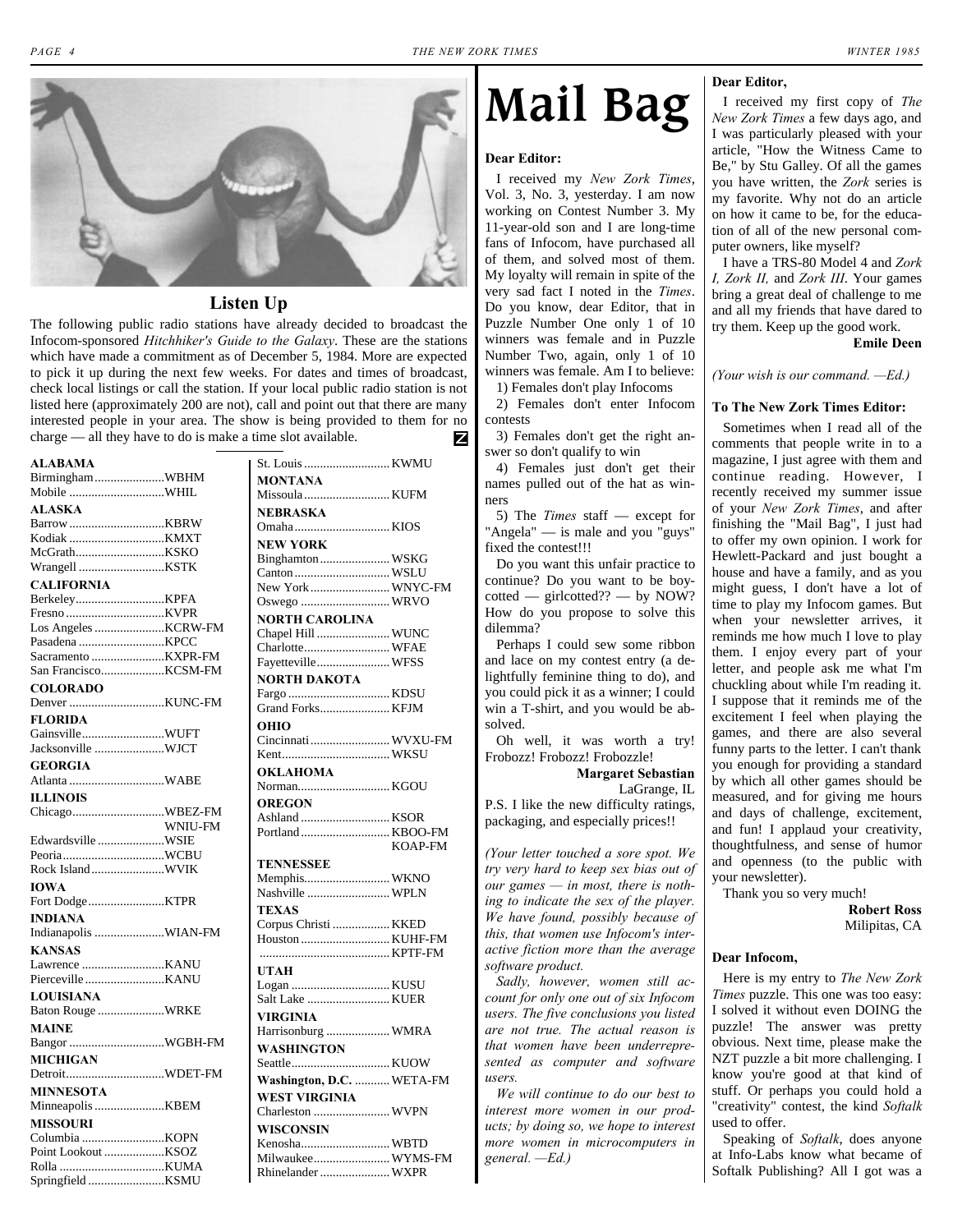#### Houston, TX

"death notice" and a subscription to *A+* magazine. I was thinking you'd know, you having been one of Softline's most prominent advertisers.

I found something in *Sorcerer*™ for your bug department. It is this: you can open Belboz' journal with the key, fine; however, you can't close it. You get an "it's already open" message. Call the exterminator!

Is it possible to call somewhere (hook up in the Source?) to get the mainframe *Zork* via modem? That would be fun to do. I've always wanted to play the original *Zork*.

Are you going to convert the old games into the new packaging? If not, will the third *Enchanter*™ match the first two? It would look nice on my shelf.

BRING BACK ZORK IRON-ONS!

Sincerely,

**Alexander Eulenberg**

*(Concerning the puzzle, your wish is our command. As for* Softalk, *they were forced into bankruptcy by creditors. It was sad and sudden they had assets but didn't have enough ready cash to pay all the bills when they were unexpectedly demanded. We will all miss the* Softalk *magazines.*

*All of our games are being converted to the new packaging, and all new games will be packaged in the new standard.*

*We have been considering T-shirts, but we're not sure what people would prefer. If you would be interested in Infocom T-shirts, please write in with your suggestions. —Ed.)*

#### **Hey Guys!**

I was sitting around letting my restless mind wander, and came up with some amusing acronyms.

1. Flathead is the supreme G.R.U.E. — (Great Ruler of the Underground Empire)

2. Lord Excessive's job description: F.R.O.T.Z. — (Flathead Reigns Over The Zorkers)

3. The Zork Bank: F.R.O.B.O.Z. Z. — (Flathead's Ridiculously Official Bank Of Zealous Zorkers)

4. Toughness of solving problems in *Zork* series: P.L.U.G.H. — (Prevents the Losers Underground from Gaining Hope)

5. Status of Krill after being defeated: K.R.I.L.L. — (Krill Really Is a Lonesome Loser)

Hope you enjoy them. Stay tuned for additional insanities ...

**Karl L. Romlke**

P.S. Please (perhaps) print these in *The New Zork Times*. Thanks. *(Your wish is our command. —Ed.)*

#### **Dear Zorks:**

We liked "Grue Moon" and did some words:

Grue Moon — I saw him standing alone

Without a lamp in his hand

Without a light of his own.

Grue Moon — you knew just what I lurked there for.

You heard me saying a prayer for Someone I really could snare for.

And then there suddenly appeared before me

- Someone without any repellent. I heard somebody whisper "Please
- don't eat me"

And when I did the moon had turned to coal.

Grue Moon — now I'm no longer a-gurgling

Without a dream in my heart Without a meal of my own.

I've been lurking on the railroad All the live long night. I've been lurking on the railroad Waiting for Zorkers to come by. Don't you see the dumb fools coming,

Without repellent, torch, or light? Now my mouth starts a dribblin'. I'm going to eat those fools alive.

Zorker won't you come Zorker won't you come

Won't you come without a light? Zorker won't you come Zorker won't you come

Won't you come without a light?

Someone's in the kitchen with Donald.

Someone's in the kitchen with that grue.

Someone's in the kitchen with Donald

Cooking up some Zorkers stew. **Arlene and Peter Zajicek**

Memphis, TN

#### **Dear Duf,**

On many games I've noticed the letters GUE used. What does GUE stand for?

#### **Curious in Luling Texas**

*(Duffy is away on a case, so we thought we'd try to handle this one. GUE is an abbreviation for Great Underground Empire, where the* Zork *trilogy is set. It is frequently used after dates; for example, 785 GUE would indicate the year 785 of. the Great Underground Empire. — Ed.)*

## **ASK JENNIFER**

*Jennifer is one of the dedicated Customer Support representatives who answer Infocom's Technical Hotline, providing support for users who need immediate assistance on technical matters. This month, Jennifer provides answers to some of the most common questions and problems that she receives calls about. Hopefully, dealing with the most common problems in this forum will help thousands of users avoid expensive long-distance phone calls. However, if you have a technical problem other than one of those listed here, don't hesitate to call the Technical Hotline, (617) 576-3190. But try not to call between 2:30 and 3:00; that's when Jennifer is taking her nap.*

#### **Why do I get a "fatal error" when I try to boot my disk?**

My daddy told me that these errors are caused by little goblins. Some of these goblins live in the disk drive, and some live in the disk itself. If you send me your disk, I'll give it to Tommy here at Infocom, and he'll tell me whether there are any goblins living in your disk. If there are, we'll send you a brand new disk without any goblins in it. If there aren't, I'll send you back your disk. Then you'll have to take your disk drive to the store where you bought it, and have them kick out the goblins.

#### **One of the things that was supposed to be in my game package wasn't in it.**

Oops, sorry! Occasionally, workers on the assembly line goof when they're making up a package. In fact, I was working on the assembly line just last month *[see story on page* 3 — Ed.] assembling *Deadline* packages, and I realized after doing around 700 that I was putting in pieces of my bubble gum instead of "Pills Found Near the Body." I didn't tell anyone, though, 'cause I was afraid they'd spank me.

Anyway, just send me a letter with some proof of purchase, like the sales slip from the game, and I'll send along the missing piece. It might take me a while, though, 'cause a lot of the pieces are kept on top of a cabinet and only the grownups can reach up there.



#### **Save and Restore aren't working in my game.**

That's goblins again.

**I found a bug in the game.**

I don't like to hear about bugs; they're really scary. In fact sometimes at night in bed in the dark you can hear them scurrying around on the floor and you have to keep your eyes closed absolutely tight with your blanket completely wrapped around you or else they'll attack and eat you up. But if you call me or send me a letter, and tell me the bug and the name of the game and the release number, I'll pass it along to someone who isn't so afraid of bugs.

#### **Can you give me a hint?**

No! I can't and I won't. And if you don't stop asking me, I'll throw a tantrum! I'm only here for important tek ... tek ... technikul matters. If you need help playing the game, you can order a hint booklet by calling (800) 262-6868. By the way, hint booklets are printed in invisible ink which you get to develop yourself — they're really neat! Ζ

Z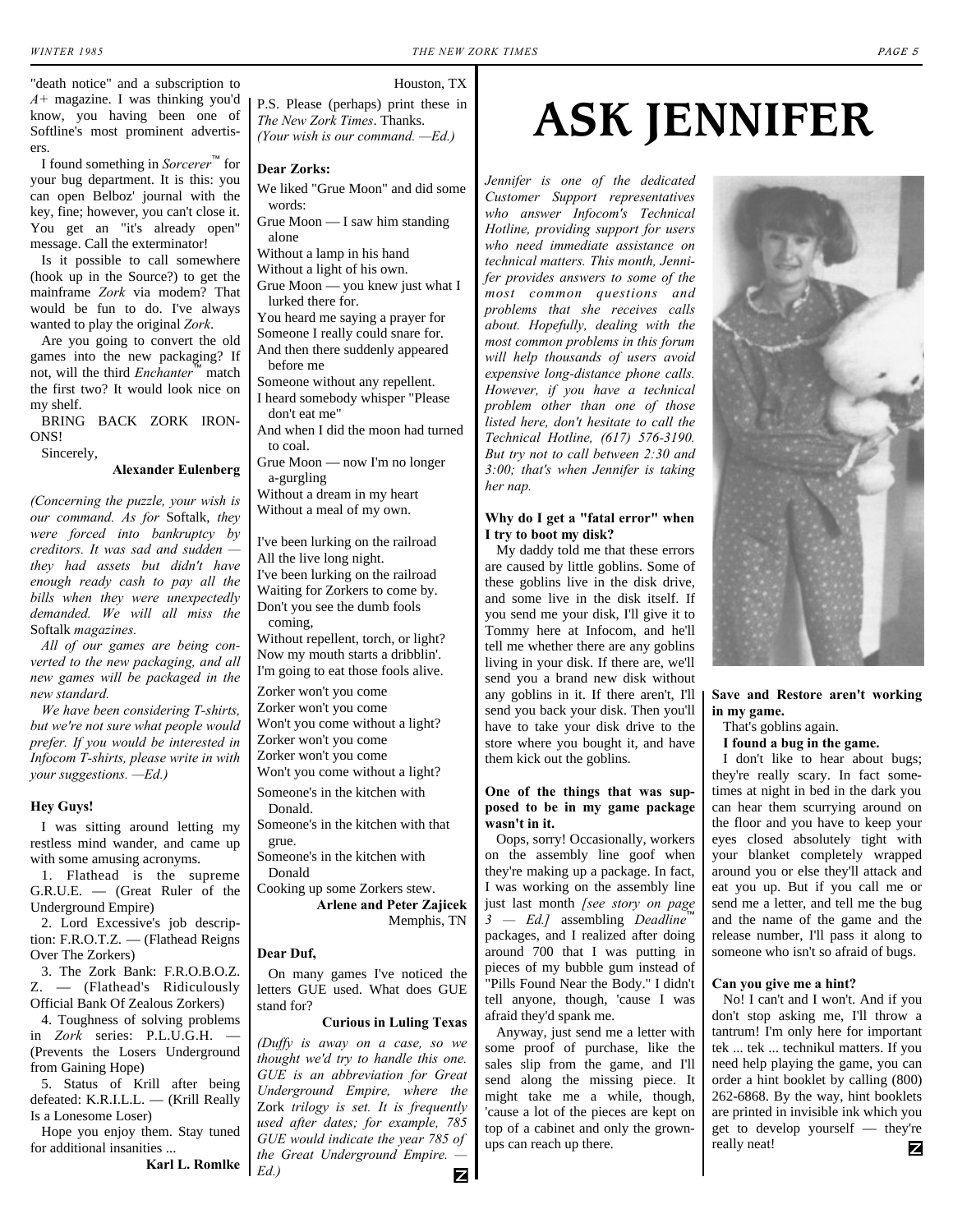#### <span id="page-5-1"></span>**Why Business Products?**

When the editor asked me to write an article explaining why Infocom has ventured into business products, I thought: Hmmph. Why business products, indeed! I could just as well ask, why *games*?

Nevertheless, this question often arises in the minds of Infocom fans when they learn that Infocom famous for its best-selling games, producer of a whole genre of interactive fiction, and home of Floyd has now introduced Cornerstone, its first business software product.

They want to know what's going on. Business software? Does everyone at Infocom now wear a blue pinstriped suit and read the *Wall Street Journal* every morning? Have we finally lost our marbles — or maybe we've transcended even ourselves? After all, business is serious, stuffy, *boring*.

So I accepted the challenge, hoping to dispel some of these illusions.

We began developing Cornerstone in 1982, over two years ago. Infocom's strategy all along was to compete in the business arena. We just didn't tell anyone. We knew Infocom's software technology could be applied successfully to business products as well as to games.

The games are sophisticated programs as far as software goes. Writing a program that can respond intelligently to an arbitrary verbalization is no easy task. Marc Blank, Dave Lebling, and Joel Berez designed a special high-level language called ZIL (Zork Implementation Language) and an entire development system just so they could write large, complex game programs that would fit on small microcomputers. It's this technology that gives Infocom an edge over its competition.

A similar technology was developed to produce Cornerstone, our new database system. It too is written in a specialized high-level language, and it too is a very sophisticated program. Cornerstone comprises over 75,000 lines of code. Some claim it's the biggest program ever put on a single floppy disk. To write Cornerstone in assembly language would be a Herculean task, not worth attempting by sane mortals. As it is, it took a staff of programmers over two years to write Cornerstone.

Cornerstone shares another important quality with our interactive fiction. And that's its emphasis on *you*, the intrepid player (called, in business circles, the *user*). Cornerstone makes *you* the architect of your own database and allows *you* to manipulate information the way *you* want. Cornerstone is designed for its users.

In developing Cornerstone, we've tried at every step to anticipate what a sane (or insane) person might attempt to do next. There's a critical difference, however, between Cornerstone and the games. While the games strive to make life difficult — constantly thwarting your best efforts, posing enigmas, even leaving you dead in some remote wasteland — in Cornerstone, we've done everything we can think of to make things *easy*. You'll never need InvisiClues to use Cornerstone, because we've given it a HELP key which supplies hints and suggestions that are so *apropos*, it's like having a wise friend always near.

There are other differences, too. When people first play — I mean *use* — Cornerstone, they sometimes ask why we didn't use a natural language interface as in our games. The answer is this: Natural language is inherently ambiguous, and ambiguity is just what you *don't want* in a database. The equivocation

that adds humor and wit to the games would make Cornerstone a nightmare to use. If you told your database "Show me all the letters from Fred," you probably wouldn't be amused if it responded, "F, R, E, D." At Infocom, we believe in using the right interface for the task at hand. **1siness Products?**<br>*by Paul DiLascia* **The Hist** by *Paul DiLascia* **The Hist** 

> As to the claim that business products are dull, I point out in defense that different people have different ideas about what's fun. Some folks spends their time manipulating bits of information they call "price-earning ratios" and "bond equivalent yields"; others like to keep track of every last X-Men issue in their Marvel Comics collection. Still others delight in comparing tasting notes for different vintages of Mouton Rothschild. Judging from the early responses, people like these will be pleased with Cornerstone. Some testers have told us Cornerstone is what they've sought for years. Some even claim it's fun!

> At Infocom, *our* idea of fun is producing sophisticated, quality software products that erode the barriers between people and computers. It's what we do best. Cornerstone continues the tradition. That's why we made it.

Yet I fear there remain some unsatisfied skeptics who continue to wonder, "Why business products?" For them, I leave this quote from Brian Berkowitz, one of the prime movers of Cornerstone: "We pick the hardest thing to do — and then we implement it." Z

<span id="page-5-0"></span>

In the beginning, back in the 1960's, DEC (Digital Equipment Corporation) created the PDP-10, a mediumsized computer. The "10", as it was called, became popular at many research installations, and a great deal of software was written for it, some of which is still far in advance of systems on more modern machines. At MIT's Artificial Intelligence Lab, an operating system called ITS (Incompatible Timesharing System) was written for the 10. ITS was designed to make software development easy. The designers of the system assumed that it would have a small, knowledgeable, friendly group of users, so they did not include any security features.

Around 1970, the ARPAnet was invented. ARPAnet made it possible for researchers all over the country (indeed, all over the world) to communicate with each other, and to use each other's machines. In those halcyon days, access was unrestricted; you could get on from any machine connected to the net, or by knowing an appropriate phone number. Budding hackers from around the country soon discovered that this made a wonderful playground. They also discovered that there were some computers at MIT with some neat stuff on them and no security — anyone who could connect to the machines could log in.

Also around 1970, a language called MUDDLE (later renamed MDL) was developed as a successor to LISP. It never succeeded in fully replacing LISP, but it developed a loyal user community of its own, primarily at MIT's Project MAC (now called the Laboratory for Computer Science) and especially in the Dynamic Modelling Group (later the Programming Technology Division). The Dynamic Modelling Group (DM), in addition to its other accomplishments, was responsible for some famous games. The first of these was a multi-player graphics game called *Maze*, in which players wandered around a maze shooting each other. Each user's screen showed the view of the maze that his or her computerized alter-ego saw, updated in real time. Dave Lebling was among those chiefly responsible<br>(to blame?) for the existence of the



Brian "Spike" Berkowitz: "We pick the hardest thing to do — and then we *implement it."*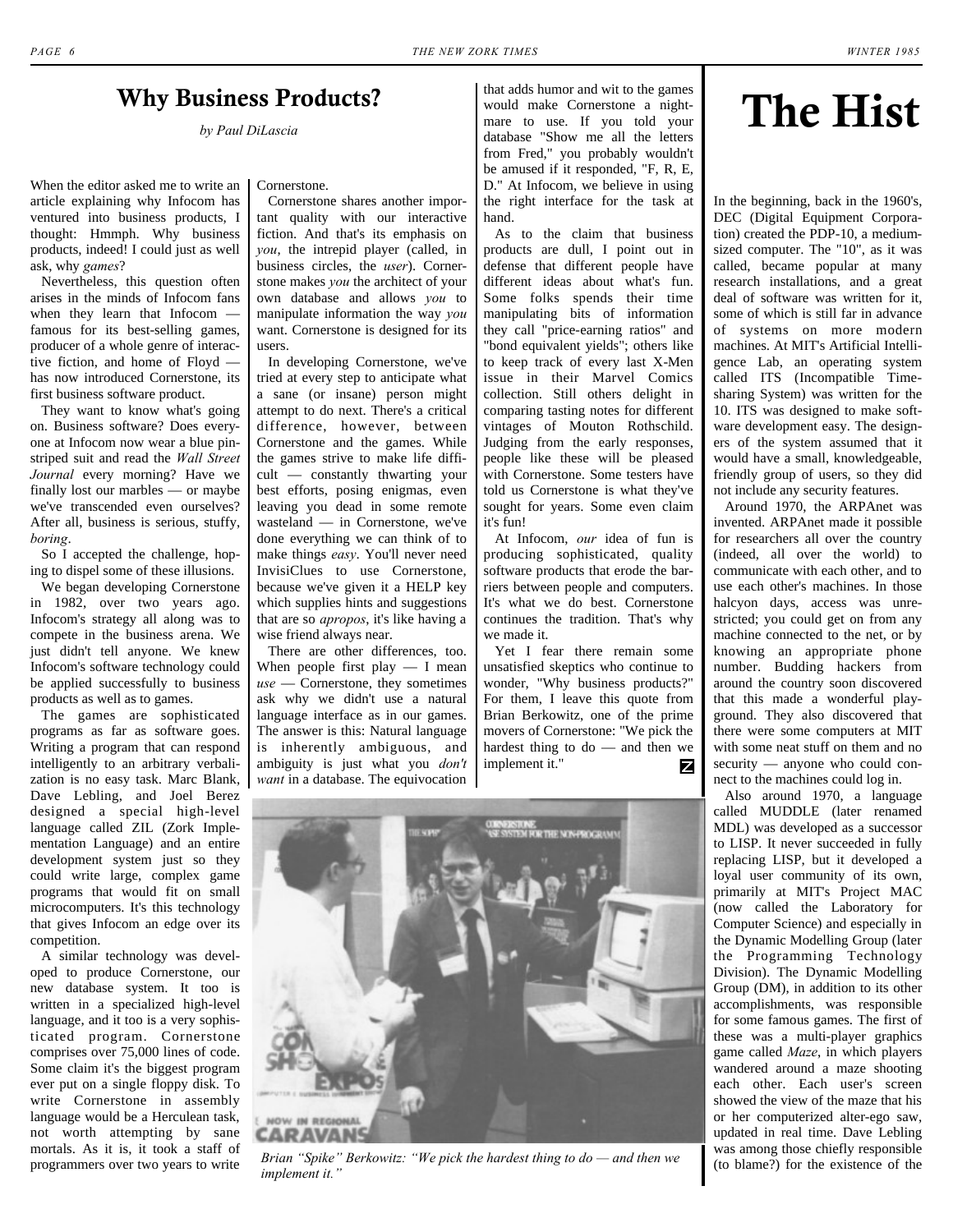## **ory of Zork — First in a Series**

*by Tim Anderson*

#### game.

The next game of note was *Trivia* (who says research labs aren't ahead of their time?), an ongoing "can you top this" contest for the truly crazed. *Trivia*, unlike *Maze*, could be played by network users, and achieved wide popularity on the ARPAnet. Marc Blank wrote the second version, and I maintained/hacked it; it was actually a legitimate test of a database system the group used for a research project.

In early 1977, *Adventure* swept the ARPAnet. Willie Crowther was the original author, but Don Woods greatly expanded the game and unleashed it on an unsuspecting network. When *Adventure* arrived at MIT, the reaction was typical: after everybody spent a lot of time doing nothing but solving the game (it's estimated that *Adventure* set the entire computer industry back two weeks), the true lunatics began to think about how they could do it better. *Adventure* was written in FORTRAN, after all, so it couldn't be very smart. It accepted only twoword commands, it was obviously hard to change, and the problems were sometimes not everything one could desire. (I was present when Bruce Daniels, one of the DM'ers, figured out how to get the last point in *Adventure* by examining the game with a machine-language debugger. There was no other way to do it.)

By late May, *Adventure* had been solved, and various DM'ers were looking for ways to have fun. Marc Blank was enjoying a respite from medical school; I had just finished my master's degree; Bruce Daniels was getting bored with his Ph.D. topic; and Dave Lebling was heartily sick of Morse code. Dave wrote (in MUDDLE) a command parser that was almost as smart as *Adventure*'s; Marc and I, who were both in the habit of hacking all night, took advantage of this to write a prototype four-room game. It has long since vanished. There was a band, a bandbox, a peanut room (the band was outside the door, playing "Hail to the Chief"), and a "chamber filled with deadlines." Dave played and tested the game, saw that it was pretty awful, and left to spend two weeks basking in the sun.



*Marc Blank's sketch for an underwater problem designed for, but never put into, the original* Zork*. The treasures would have been pearls and a trunk of jewels.*

Marc, Bruce, and I sat down to write a real game. We began by drawing some maps, inventing some problems, and arguing a lot about how to make things work. Bruce still had some thoughts of graduating, thus preferring design to implementation, so Marc and I spent the rest of Dave's vacation in the terminal room implementing the first version of *Zork*. *Zork*, by the way, was never really named. "Zork" was a nonsense word floating around; it was usually a verb, as in "zork the fweep," and may have been derived from "zorch." ("Zorch" is another nonsense word implying total destruction.) We tended to name our programs with the word "zork" until they were ready to be installed on the system.

By the time Dave got back, there

was a (more-or-less) working game. It probably wasn't as big as *Adventure*, and was certainly less than half the size of the final version, but it had the thief, the cyclops, the troll, the reservoir and dam, the house, part of the forest, the glacier, the maze, and a bunch of other stuff. The problems were not as interesting as those that came later: it took time for people to learn how to write good problems, and the early parsers wouldn't support complicated solutions anyway. What we had done right was all in the "substratum." There was a well-defined (and easily-changed) theory governing interactions among objects, verbs, and rooms. It was easy to drop in new parsers, which happened frequently, since everyone and his uncle tried his hand at writing a parser (Marc finally became obsessed with it, and wrote the last 40 or 50 of them himself). And it was easy to add new rooms, objects, and creatures (I won't discuss the difficulty of adding new concepts yet).

*Zork*, like *Adventure*, survived only because it was played by people outside the small community that developed it. In the case of *Adventure*, this was possible because it was written in FORTRAN and could run on practically any machine. *Zork* was written in MUD-DLE, which ran on only some PDP-10s. Its user community was the group of "net randoms" that infested the MIT systems; remember that we had no security at all at this time. DM had developed an active community largely because of *Trivia*. Since *Trivia* was pretty dead by the time *Zork* came along, there weren't many other things for the randoms to do, so they hung around waiting for the next game. Early players of *Zork* ranged from John McCarthy, the inventor of LISP (we actually have a copy of the connectivity matrix that McCarthy used instead of a map), to twelve-yearolds from Northern Virginia. No one ever officially announced *Zork*: people would log in to DM, see that someone was running a program named *Zork*, and get interested. They would then "snoop" on the console of the person running *Zork*, and see that it was an *Adventure*-like game. From there, it only took a little more effort to find out how to start it up. For a long time, the magic incantation was ":MARC;ZORK"; people who had never heard of ITS, DM, or PDP-10s somehow heard that if they got to something called "host 70" on the ARPAnet, logged in, and typed the magic word, they could play a game.

<span id="page-6-0"></span>Although *Zork* in June 1977 was infinitely more primitive than, say, *Zork I*, it still had pretty much the same flavor. The Flathead family was represented, in the person of Lord Dimwit Flathead the Excessive, ruler of the Great Underground Empire; and the official currency was the zorkmid. Bruce was responsible for the purplish prose where these were first mentioned.

Many of the details of the GUE were whimsical (if not silly), but we weren't completely immune to reality. In those days, if one wandered around in the dark area of the dungeon, one fell into a bottom- *...more* **Zork** *[on page 11](#page-10-0)*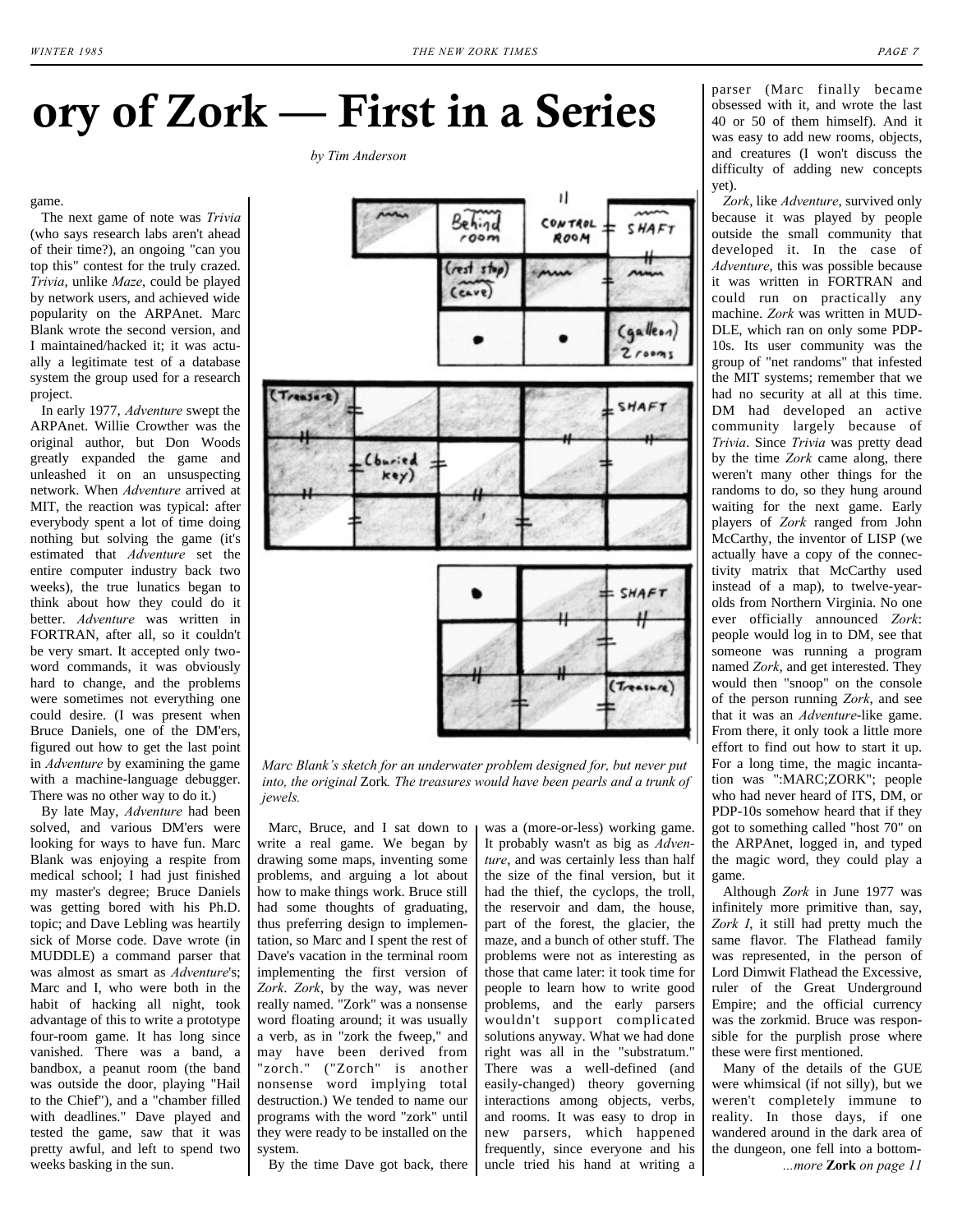#### <span id="page-7-0"></span>**. . .Shrinkwrapped Falcon. . .** *[\(continued from page 3\)](#page-2-0)*

convinced now that I'd hallucinated the whole thing.

The next day, Brogmus was like a



*Michael Berlyn, at the Infoassembly line, doing his famous imitation of Waldo.*

man who'd just discovered religion. "This is great! Whaddya say we start dragging these guys in on Saturdays,

huh?" His excitement was contagious, and soon we had not only a Saturday shift going, but weekday evening shifts as well. None of the Infocom people were losing their spirit, and they were turning up with husbands and wives and mothers and sisters and brothers and friends, all

hungry for some honest labor. November went by like a whirlwind. Five weeks after that first Sunday on the assembly line, with Thanksgiving dinner still a fresh memory, Brogmus came to see me. He was smiling as always, but now the haunted look was gone. He dumped a report on my desk. "Look at what our folks have done on the assembly line: 62,000 games, plus another 6,000 Samplers and 21,000 hint books!"

It was no surprise to me, and I told him so. "I knew all along these folks were solid gold."

"We're out of the woods," he said, "all set to glide through to Christmas. How can I thank you enough?"

"You're thanking the wrong guy," I told Brogmus, pointing at the report. "It's those guys and dames from Infocom who cast all the right magic spells when it counted." And if any of you good people reading this got or gave an Infocom game for Christmas, try and keep that in mind.

As for me, I'm back with my feet up on the desk just killing time waiting for the next case, or for the horseflies to return in June, whichever comes first.

### **Suspect Author Suspected**

*by Dave Lebling*

A few hours after the start of this year's Halloween party, my wife Janet said, "Would you mind getting my makeup kit out of the bedroom? I need to touch up my blood." Since she was costumed as a vampire, and the blood dripping from one corner of her mouth was getting a little tired-looking, I thought nothing of it. I noticed that the bedroom door was closed, so I knocked first (parties being what they are). No one answered, so I opened it, and there, lying half-dead on the bed, was one of the party guests! With her last reserve of strength, she staggered from the room and collapsed onto the living room floor, strangled!

Naturally, I followed her, wondering what was going on, and no sooner did she die than I was accused of killing her. Almost immediately, "Sergeant Duffy" and the "Detective" arrived on the scene and began making a case for my guilt. In a thick Irish accent, the detective interrogated a suspicious group of my friends and fellow Infocommies. The evidence was overwhelming, and it was looking pretty grim. There was an (obviously forged) incriminating letter signed in my handwriting, and (obviously perjured) testimony from people who had seen me with the victim in a local sub shop.

Finally, the detectives searched the body and found another letter that pointed to still more evidence implicating someone else. The murderer tried to flee, but he was captured and handcuffed on the second floor of the house as he tried to make his escape. Justice was done, just in the nick of time.

In the end, a vast conspiracy headed by my wife, Janet, and the co-host of the party, Rick Moore, was revealed. While I had been writing *Suspect*™, Janet had been writing this frame-up. While the Infocom testers were finding bugs in *Suspect*, they were also finding bugs in the frame-up. And while I was helping to set up the party, the conspirators were putting the final touches on the play.

For weeks afterward Janet would periodically say, "You're *sure* you didn't suspect anything?" I never had.

I never was a very good detective.

Z

## **Get Graphic**

Infocom is going graphic!

Wait — if you're falling off your chair just now, stand up, dust yourself off, and sit back down. Compose yourself. And then compose the graphic we desire for inclusion in *The New Zork Times*.

Since our interactive text (it's been said) is worth a thousand pictures, we'd like to reap the harvest of your imaginations. Draw a cartoon and send it to us. If we print your cartoon in the NZT, you'll win the Infocom game of your choice.

Cartoons will be printed 4¼ inches wide and 5 inches deep — give or take a couple of inches — so draw your cartoons proportionally (but don't fold your entries). Draw the cartoons in black ink only; no pencil or color illustrations. All submissions become the property of Infocom, Inc.

Send your cartoons to: NZT Cartoons, Infocom, Inc., 55 Wheeler Street, Cambridge, MA 02138. Make sure you tell us what game you want to win, what computer you want it to run on, and where we should send it. z

### **Text of Infocom Memo Distributed November 28, 1984**

Once upon a time, in the little kingdom of Infoproduction, good King Brogmus looked out from the window of his castle, across the goldfish-filled moat, and saw that a danger threatened the land — a danger in the form of the terrible dragon Backlog.

So King Brogmus met with his wise men, and his soothsayer cut open a floppy disk and spilled its entrails to get a reading of events to come. Finally, after many days, the king emerged from the catacombs of his castle with a plan.

And the king's heralds went forth throughout the land, stopping at every mailbox and calling for volunteers to slay the dragon. And though Backlog was huge and terrifying, volunteers poured forth from every village and every department to battle the monster.

Good King Brogmus, and his brave knight Sir Eric, led battle after battle against the mighty dragon, and each time they wounded it deeply, but each time it rose to threaten the kingdom again. Then, one day, following the greatest and most tiresome battle of all, after the dragon had suffered sixty thousand wounds (plus another six thousand wounds in its sampler and twenty thousand wounds in its invisiclues), it roared a final bellow of fire and expired. The kingdom was safe at last.

And the people rejoiced, and ate dragon meat, with stuffing and

cranberry sauce, while the king consulted with his advisors once again. And the king made a wise decision to halt the battles, for he knew that even though volunteers were still streaming in from every corner of the land, to continue the campaign might only arouse the equally terrifying dragon Overstock.

So the heralds went forth throughout the land, thanking the good people of the kingdom for their help and their courage. And King Brogmus looked out across the moat, content in the knowledge that Backlog would never threaten the kingdom again, and everyone lived happily ever after.

Until the next Christmas season???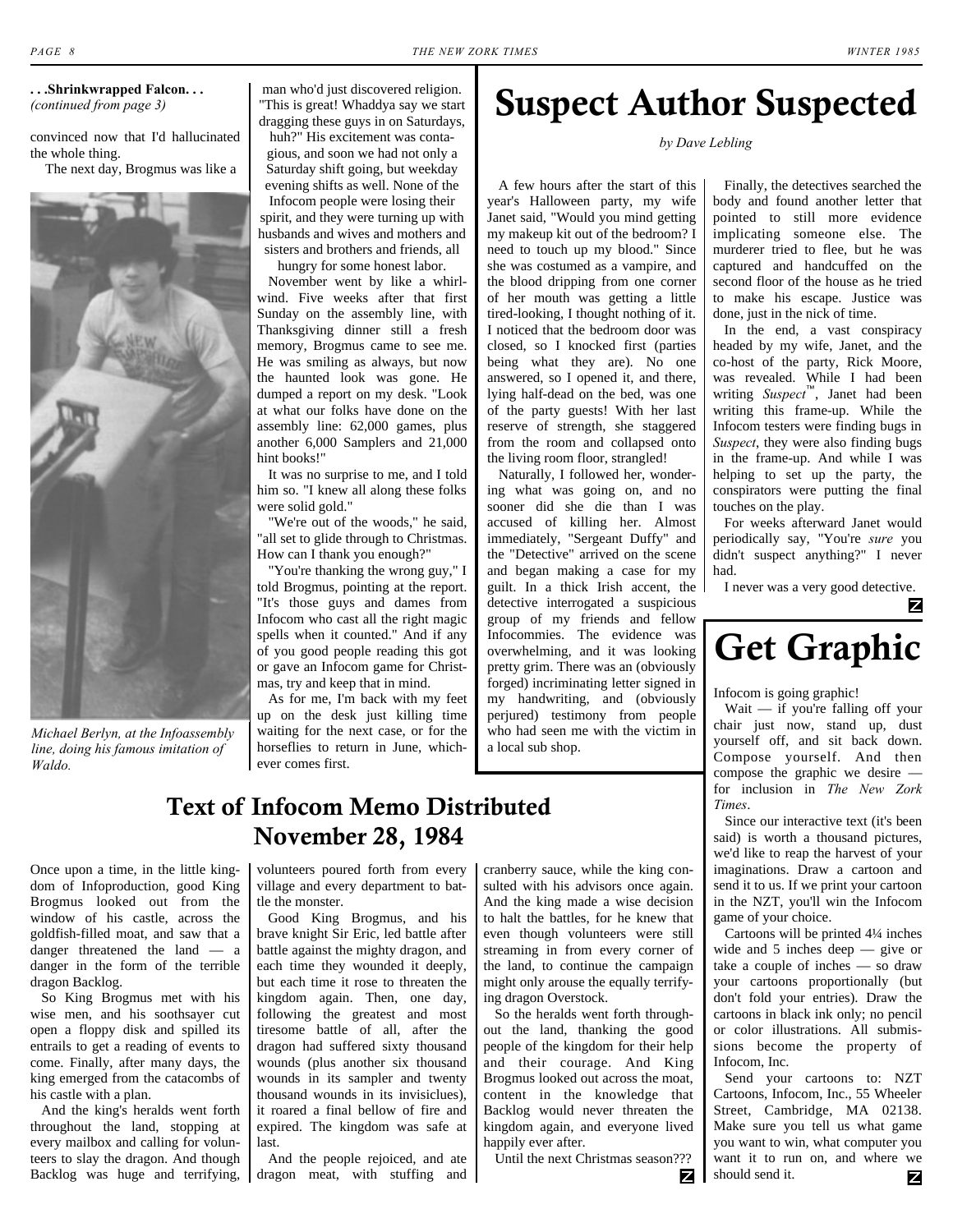### **InfoNews Roundup**

#### <span id="page-8-0"></span>**InvisiClues Appear in Stores**

Infocom stories are *hard*: they have puzzles, mazes, conniving bad guys, twists, double-twists, red herrings, and hidden clues. And that's what makes them so much fun.

But sometimes you can get stuck — not just momentarily stumped, but really, truly, hit-yourhead-against-the-wall, rip-the-diskinto-tiny-little-pieces stuck. That's when you need an InvisiClues hint booklet.

InvisiClues hint booklets are available for all Infocom games. The clues are printed in invisible ink, so you'll never see a clue accidentally. A special marker is included with each booklet, and with it you can develop only the clues you want to see. The clues generally progress from a gentle nudge in the right direction to a full answer.

Until recently, you could buy InvisiClues only through the mail, directly from Infocom. But now you can go to your friendly neighborhood software dealer and buy your Invisi-Clues there! Every InvisiClues hint booklet tells you how points are scored, includes amusing suggestions, and comes with the special marker and a complete map of the game. (*Suspended*™ and *Seastalker* hint booklets don't come with maps since maps are included in the game package.) Each InvisiClues hint booklet retails for \$7.95. That's a small price to pay, especially when you can't eat, sleep, or get on with your life because you can't solve a puzzle.

#### **Omni Magazine Lauds Hitchhiker's Guide**

The December 1984 issue of *Omni* magazine called Infocom's version of *The Hitchhiker's Guide to the Galaxy* "riotous" and selected it as one of the Ten Best Computer Games of 1984.

#### **A Dazzling Dozen**

In mid-October, Infocom was shipping 12 stories. And 13 of them were on the top-30 Hot List™!

The Hot List shows the best-selling software week by week, and is published by Softsel Computer Products, Inc., the country's largest software distributor. All of our stories had been on the Hot List before, and we see most of them on the list every week. But the week of October 15, 1984, was a record for us: never before have we had so many products on the same list. Since most companies are delighted to see even *one* of their products on the Hot List every now and then, you can imagine how proud we are.

How did we manage 13 out of 12? Commodore distributes *Zork I* for the Commodore 64, and Infocom distributes *Zork I* for all the other major personal computers. Both made it to the Hot List, so *Zork I* actually appeared twice!

When this issue of the NZT went to press (in December), *Zork I* had enjoyed 118 weeks on the Hot List (the Hot List is only 118 weeks old), *Zork II* 114 weeks, and *Deadline* 116 weeks. And if you think *that's* impressive ...

#### **InvisiClues Disappear from Stores**

That's right! InvisiClues have been disappearing from store shelves so fast that the InvisiClues hint booklets have been the *number 1 book* on Softsel's Hot List ever since their debut on October 8, 1984. When this issue went to press, InvisiClues were number 1 for 10 straight weeks.

#### **New Infocom Games Hit Charts**

It didn't take long! *Cutthroats*™, *The Hitchhiker's Guide to the Galaxy*, and *Suspect* are already on several best-seller lists, including Softsel's in the United States and Frantek's in Canada.

#### **Infocom Wins Award**

With so many products on the Softsel Hot List, Infocom should win some sort of an award, don't you think? Well, we did!

At the Fall 1984 COMDEX (Computer Dealers' Exposition) held in Las Vegas, Nevada, Softsel and *Business Week* presented Infocom with an award inscribed "Most Titles on the Hot List (Recreation)." This is the second year in a row that Infocom has received that coveted award.

Infocom is displaying the award in its now-famous Trophy Case, which is located in the reception area of Infocom's headquarters in Cambridge, Massachusetts.

#### **Games Survey by Family Computing Reveals All!**

The results of a "Games Survey" were published in the December 1984 issue of *Family Computing* magazine. Readers were asked to name their favorite game-making companies. Not surprisingly, Infocom garnered more votes than any other company. And we didn't even vote!

Respondents to the survey also chose Marc Blank as one of their favorite game designers. As author of *Deadline* and co-author of *Zork I, Zork II, Zork III*, and *Enchanter*, Marc ranks as one of our favorite game designers too.

#### **Max Sacks Yak Facts**

A recent poll by *CompuNews* magazine reveals that a staggering 97 percent of all interactive fiction gamers have no interest in reading about yaks. Only 0.4 percent indicated a slight interest in reading about yaks, and a mere 0.1 percent liked to read "a significant amount about yaks." Two-and-a-half percent of the respondents refused to answer the question. Infocom Product Manager Michael "Max" Dornbrook immediately announced that Infocom would continue its long-standing policy of not printing anything about yaks in *The New Zork Times*. (Actually, Michael Dornbrook's nickname is "Mike" or "Mikey." But "Max" made a better headline.)

#### <span id="page-8-1"></span>**. . .Cornerstone**

*[\(continued from page 1\)](#page-0-0)*

As you can probably tell, we're pretty excited about Cornerstone. And we're not alone. One major distributor has said that Cornerstone "will be the hottest new business product of 1985." Another has said, "Every once in a while, a product changes the shape of the microcomputer market. Cornerstone, Infocom's new database management system, is just such a product."

The first release of Cornerstone is for the IBM PC, PC XT, PC AT, and 100% compatibles. Cornerstone requires a minimum of 256K of memory and two disk drives (or one floppy and a hard disk), and will be available at the end of January. The list price will be \$495. In the meantime, if you have any questions, drop us a line or give us a call at  $(617)$ 576-3190.

[**Editor's note**: *A* free *demonstration disk of Cornerstone will be made available in a month. If you are interested, address your request to Barnaby, c/o Infocom, 55 Wheeler St., Cambridge, MA 02138.]* Ζ

At COMDEX in Las Vegas, Infocom strutted its stuff: interactive fiction and Cornerstone. Thousands of people retailers, computer manufacturers, press, and end-users among them — visited the Infocom booth, picked up DON'T PANIC buttons, and saw the hottest new business product of 1985.

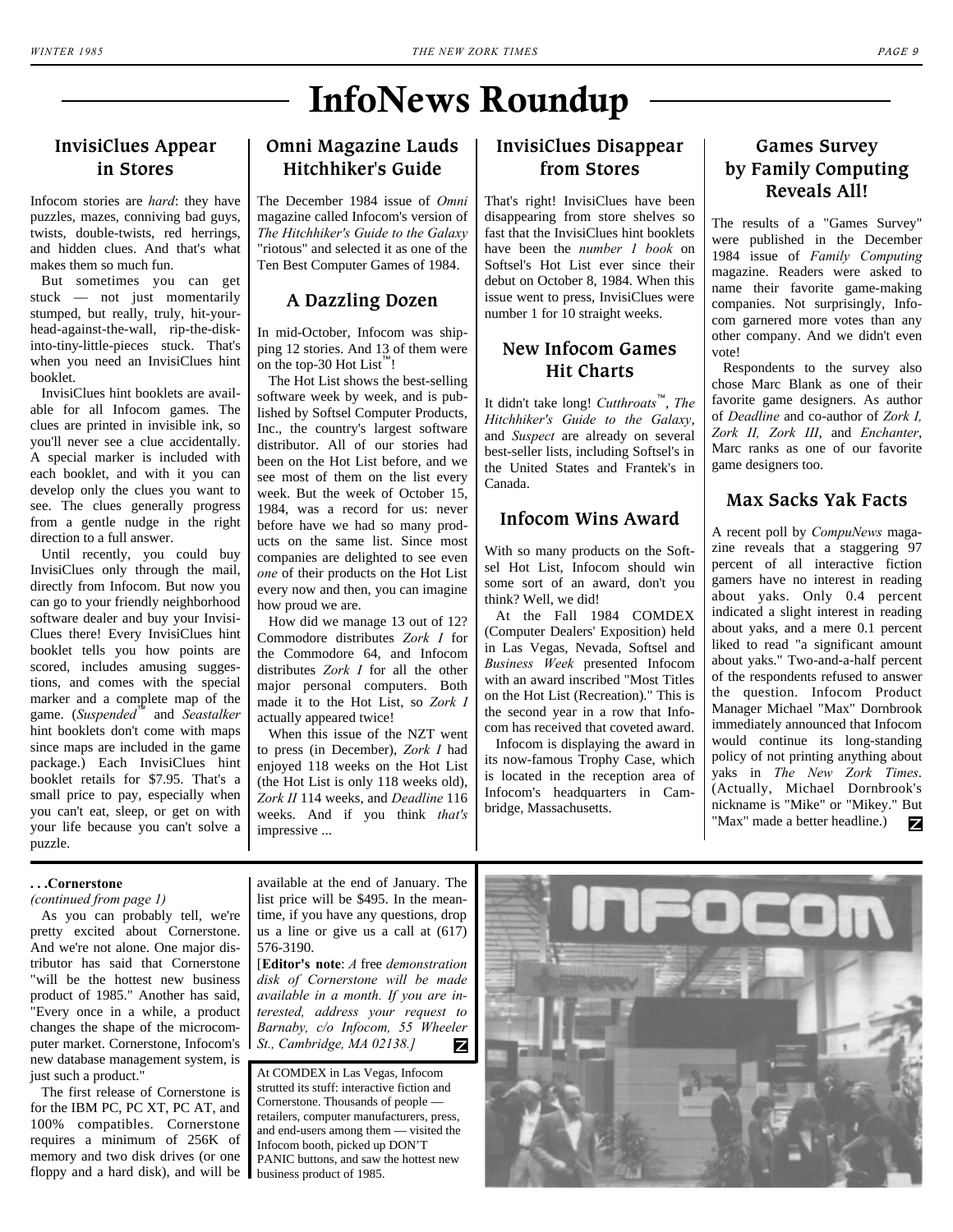<span id="page-9-0"></span>**. . .Puzzle #5**

6,H The brass lantern in the *Zork* series

<span id="page-9-1"></span>

Here is the solution to the puzzle from the Summer '84 NZT. The central column reads "How many points in Zork Two?" making the final answer "400" or "400 points."

There were 191 entries, of which 153 (80%) had the correct answer. The most common incorrect answer was "How many robots in Zork Two? Two" (13 entries). The next most frequent wrong answer was "How many points in Zork III? Seven" (7 entries). There were a number of humorous wrong answers that were close — "How many spells/vaults/dogies in Zork Two?" Other answers included "Fred," "69,105" and "Yes, a pelican."

Twenty-five names were chosen randomly from the correct entries. Here's a list of T-shirt winners:

- 1. David Sams
- Pasadena, CA 2. Om Prakash II
- Holliswood, NY
- 3. Edward Stiles North Royalton, OH
- 4. Mindy Miller Clay, NY
- 5. Michael Rosenberg Pittsburgh, PA
- 6. Don Naurocki Mission Viejo, CA
- 7. Michelle Forrest
- 8. Robbie Bain Morristown, NJ 9. Ed Champ Lake Grove, NY 10. Tony Yankovsky Brooklyn, NY 11. Zafer Berkun Sheboygan, WI 12. Andy Plotkin Rockville, MD 13. Sharon Lynch Silverton, OR 14. Margaret Sebastian
- Lagrange, IL 15. Lewis Morton
- Merion, PA 16. Bob Bray San Jose, CA 17. Gary Laskowski Roseville, MI
- 18. Richard Ruffner St. Louis, MO
- 19. Alex Mueck Massapequa, NY
- 20. Stewart Vachal Yorba Linda, CA 21. Bill Shubert
- Acton, MA 22. Bill Duba
- Livermore, CA 23. Jeff Segawa
- Kaneohe, HI 24. John W. Kennedy, Jr.
- Chatham, NJ 25. Mike Surgent
	- Lynn, MA

|        | (continued from page 12)                                               |                | is powered by kerosene.                                                |
|--------|------------------------------------------------------------------------|----------------|------------------------------------------------------------------------|
| 3,0    | The ambassador from Blow'k-                                            | 6,I            | The empty cigarette pack in <i>Infidel</i>                             |
|        | bidden-Gordo has no translator.                                        |                | is a Marlboro pack.                                                    |
| 4,A    | A brass bell can be found in the                                       | 6,J            | The S.S. Hollywood is one of the 4                                     |
|        | Temple in Zork I.                                                      |                | shipwrecks near Hardscrabble                                           |
| 4,B    | Shakespeare's Romeo and Juliet                                         |                | Island.                                                                |
|        | was Dave Lebling's model for                                           | 6,K            | Rotgrubs are usually around 3                                          |
|        | Starcross™.                                                            |                | inches long.                                                           |
| 4,C    | The gold coffin is too large to put                                    | 6,L            | The Technology Museum includes                                         |
|        | in the trophy case.                                                    |                | a model of a Frobozz Magic Cave                                        |
| 4,D    | The Weasel's real name is William                                      |                | Digger.                                                                |
|        | Richert.                                                               | 6,M            | You rented your cowboy outfit                                          |
| 4,E    | Marvin is a product of the Sirius                                      |                | from a store called Costumes-To-                                       |
|        | Cybernetics Corporation.                                               |                | Go.                                                                    |
| 4,F    | Aragain Falls is the source of the                                     | 6,N            | The only exit from the Radiation                                       |
|        | Frigid River.                                                          |                | Lab is east.                                                           |
| 4,G    | Steve Meretzky wrote Planetfall                                        | 6,O            | Pete the Rat got his nickname from                                     |
|        | and Suspect.                                                           |                | tattling on a crewmate.                                                |
| 4,H    | The Wizard of Frobozz only cast<br>spells beginning with the letter Z. | 7,A            | George Robner's record collection<br>includes a Hebrew Prayer Service. |
| 4,I    | Infidel takes place near the Nile                                      |                | There are 69,105 leaves in the leaf                                    |
|        | River.                                                                 | 7,B            | pile in the Clearing.                                                  |
| 4J     | Auda has four grasping extensions.                                     | 7,C            | The MCS Starcross was con-                                             |
| 4,K    | Infocom is located at 66 Wheeler                                       |                | structed in 2178 at the Luna City                                      |
|        | Street.                                                                |                | Docks.                                                                 |
| 4,L    | Monica's eyes are blue.                                                | 7.D            | <i>Cutthroats</i> was a collaboration                                  |
| 4,M    | All of the trees in Zork III are                                       |                | between Michael Berlyn and Phil                                        |
|        | unclimbable.                                                           |                | Wolper.                                                                |
| 4,N    | The top speed of the Lawanda-                                          | 7,E            | Monica's mother was named                                              |
|        | Kalamontee shuttle is 35.                                              |                | Virginia.                                                              |
| 4,O    | One of the cakes in the Tea Room                                       | 7,F            | Flood Control Dam Number 3 is                                          |
|        | has purple icing.                                                      |                | composed of 370,000 cubic feet of                                      |
| 5,A    | Infidel was the first Infocom's Tales                                  |                | concrete.                                                              |
|        | of Adventure.                                                          | 7,G            | Cerberus has three heads.                                              |
| 5,B    | The Dining Room of the Robner                                          | 7,H            | Zaphod Beeblebrox has three                                            |
|        | mansion has a fieldstone fireplace.                                    |                | heads.                                                                 |
| 5,C    | A babel fish, if swallowed, allows                                     | 7,I            | Belboz is a member of the Circle of                                    |
|        | one to understand any language.                                        |                | Enchanters.                                                            |
| 5,D    | The Snark resembles a giant cock-                                      | $7,\mathrm{J}$ | All three Infocom mysteries were                                       |
|        | roach.                                                                 |                | set in the USA.                                                        |
| 5,E    | Marc Blank's signature appears on                                      | 7,K            | Sgt. Duffy handcuffs Stiles to a                                       |
|        | one of the Hitchhiker's destruct                                       |                | davenport.                                                             |
|        | orders.                                                                | 7.L            | Waldo is impervious to the acid                                        |
| 5,F    | You can fold up the cot in <i>Infidel</i> .                            |                | mist.                                                                  |
| 5,G    | The grue repellent in Zork II smells                                   | 7,M            | The Brass Lantern restaurant is on                                     |
|        | like old socks and burning rubber.                                     |                | the corner of Berez and La Vezza.                                      |
| 5,H    | The Witness <sup>™</sup> takes place on a                              | 7,N            | The red goo in the survival kit                                        |
|        | Thursday evening.                                                      |                | tastes like cherry pie.                                                |
| 5,I    | The crystal trident is found in the                                    | 7,O            | There are eight locations in the                                       |
|        | Atlantis Room.                                                         |                | Land of Shadow.                                                        |
| $5,$ J | The weasel aliens live near the                                        | 8,A            | In Starcross, the closest unknown                                      |
|        | green airlock.                                                         |                | mass is UM91.                                                          |
| 5,K    | Earl Davis Jackson is the Editor of                                    | 8, B           | The original <i>Infidel</i> package was                                |
|        | The Washington Representative.                                         |                | shaped like a pyramid.                                                 |
| 5,L    | Alligators live in the river near the                                  | 8, C           | The Aquadome blueprints were                                           |
|        | encampment in Infidel.                                                 |                | drawn by J. Parker.                                                    |
| 5, M   | If you turn on the Linders' radio at                                   | 8,D            | Sam Ostmann is the president of                                        |
|        | 10:20pm, you will hear Ozzie                                           |                | King's Point Realty.                                                   |
|        | Nelson's Orchestra.                                                    | 8,E            | An amulet can be found at the                                          |
| 5,N    | There are skeletons in Zork I.                                         |                | bottom of the lake in Zork II.                                         |
|        | Starcross, Infidel, and Hitchhiker's                                   | 8, F           | The berzio potion increases mus-                                       |
|        | Guide.                                                                 |                | cular coordination.                                                    |
| 5,0    | Sharon Kemp attended MIT.                                              | 8, G           | On the sub, Tip reads a copy of                                        |
|        |                                                                        |                | "Science World."                                                       |
| 6,A    | Whiz cannot leave the area around                                      |                |                                                                        |
|        | the Central Chamber.                                                   | 8,H            | Ford Prefect is a Vogon captain.                                       |
| 6,B    | McNabb's pride and joy is his tulip                                    | 8,I            | The Ashcroft's dog is a Doberman                                       |
|        | garden.                                                                |                | Pinscher.                                                              |
| 6, C   | In Deadline, there is no way for                                       | 8, J           | The Terror was trapped using a                                         |
|        | your character to get killed.                                          |                | scroll with the KULCAD spell.                                          |
| 6,D    | The robot in Zork II was built by                                      | 8,K            | There are six Guardians of Zork.                                       |
|        | the Frobozz Magic Android Com-<br>pany.                                | 8,L            | There are six cars in the Linder<br>garage.                            |

6,E In *Cutthroats*, your watch is battery-powered.

6,F Leslie Robner's maiden name was

6,G *Sorcerer* is the third game in the *Enchanter* series.

Swanson.

- garage. 8,M There are six members of the Aqua-
- dome crew. 8,N Veronica Ashcroft's ball was held on Valentine's Day.
- 8,O The animals in the Topiary are *[\(continued on next page\)](#page-10-1)*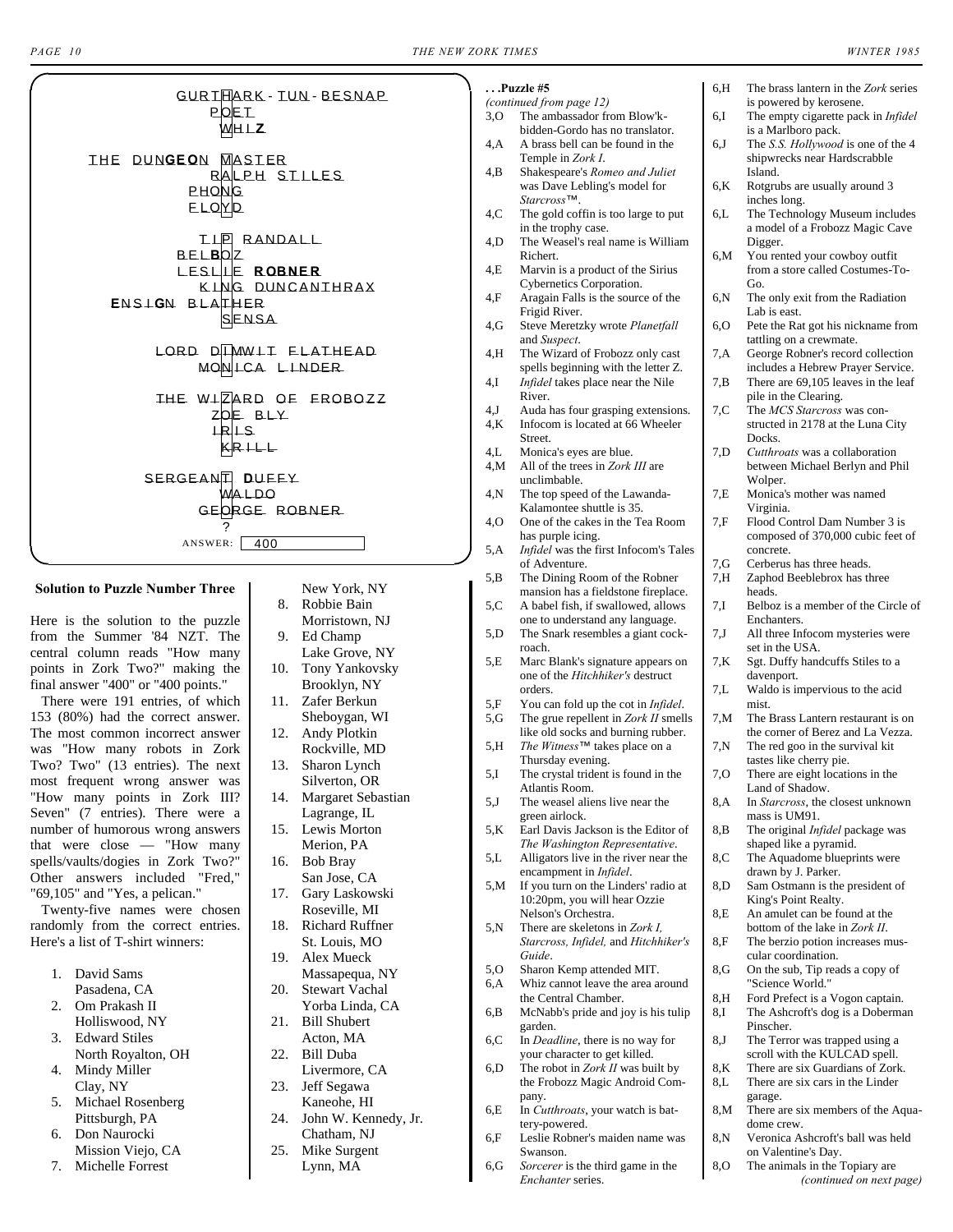- 
- <span id="page-10-1"></span>harmless.<br>9,A The artifa The artifact's force field projector has four settings.
- 9,B The scroll containing the OZMOO spell is found in the Gallery.
- 9,C According to the Guide, peanuts help replace protein lost during matter transference.
- 9,D One character in *Suspect* is costumed as a giant cockroach.
- 9,E Fort Griffspotter is located near the ocean.
- 9.F The Treasury of Zork contains shares of FrobozzCo stock.
- 9,G There are two Mirror Rooms in *Zork I*.
- 9,H The pills found near Marshall Robner's body were LoBlo.
- 9,I Your lab in *Seastalker* is equipped with a Computestor.
- 9,J The Round Room has five exits; one is to the Loud Room.
- 9,K The first number the band plays in *Suspect* is "Breathless."
- 9,L *Planetfall* includes a brief arcadestyle action sequence.
- 9,M The artifact has four docking ports. 9,N Floyd's favorite song is "The Ballad of the Starcrossed Miner."
- 9.O The red button in the dam's Maintenance Room turns on the lights.
- 10,A Tor Books distributes four paperbacks based on the *Zork* series.
- 10,B Krill's soul is imprisoned in a tiny crystal jar.
- 10,C The dragon in *Zork II* guards the entrance to the Volcano.
- 10,D Phong is the Robners' butler. 10,E *Zork* is a registered trademark of
- Infocom.
- 10,F Monica's Workshop adjoins the Garage.
- 10,G The Stellar Patrol is a wing of the Fourth Galactic Union.
- 10,H The Wizard of Frobozz wears a fedora.

#### <span id="page-10-0"></span>**. . . Zork** *[\(continued from page 7\)](#page-6-0)*

less pit. Many users pointed out that a bottomless pit in an attic should be noticeable from the ground floor of the house. Dave came up with the notion of grues, and he wrote their description. From the beginning (or almost the beginning, anyway), the living room had a copy of "US News & Dungeon Report," describing recent changes in the game. All changes were credited to some group of implementers, but not necessarily to those actually responsible: one of the issues describe Bruce working for weeks to fill in all the bottomless pits in the dungeon, thus forcing packs of grues to roam around.

The first major addition to the game, done in June 1977, was the river section, designed and implemented by Marc. It survives largely unchanged in *Zork I*, but illustrates very well the problems of building reality. There were minor problems of consistency — some parts of the

- 10,I The bartender in *Suspect* is working his way through law school. 10,J The AIMFIZ spell is found in
- *Enchanter*.
- 10,K Only "Doc" Horvak can give you the Universal Tool.
- 10,L Admission to Bozbarland is two zorkmids.
- 10,M The diary in the *Planetfall* package begins on July 22.
- 10,N The Heart of Gold's shipboard computer is named Ralph. 10.O The Wizard of Frobozz has a
- stuffed hawk in his Trophy Room. 11,A Rose Ellingsworth lives in Cam-
- bridge, MA. 11,B In *Zork III*, the waybread is origi-
- nally found at the Cliff Base. 11,C The unicorn has a silver key hang-
- ing from its neck. 11,D The cover price of *True Tales of*
- *Adventure* magazine is \$1.50. 11,E The *Scimitar* has two extensor
- claws. 11,F Senator Asher is the first person to
- find Veronica's body. 11,G The INVENTORY command is a
- feature of every Infocom game. 11,H Cabeza Plana and Mareilon were
- ancient cities of Quendor. 11,I The pair of candles in *Zork I*, if extinguished, can be re-lit.
- 11,J You cannot pick up the Linders' cat.
- 11,K An ionic diffusion rasp is located in the Engine Room of the Heart of Gold.
- 11,L Tracks in the snow provide an important clue in *Suspect*.
- 11,M Tracks in the mud provide an important clue in *The Witness*.
- 11,N A seawall protects the mouth of Frobton Bay.
- 11,O Dimwit, Babe, and J. Pierpoint Flathead are mentioned in *Zork II*.

river were sunlit (and even reachable from outside), but others were dark. The major problem resulted from the new concept Marc introduced: vehicles. In the original game, there were rooms, objects, and a player; the player always existed in some room. Vehicles were objects that became, in effect, mobile rooms. This required changes in the (always delicate) interactions among verbs, objects, and rooms (we had to have some way of making "walk" do something reasonable when the player was in the boat). In addition, ever-resourceful Zorkers tried to use the boat anywhere they thought they could. The code for the boat itself was not designed to function outside the river section, but nothing kept the player from carrying the deflated

boat to the reservoir and trying to sail across. Eventually the boat was allowed in the reservoir, but the general problem always remained:



*Above, Steve Meretzky (left) and Douglas Adams at a press conference in New York City to promote The Hitchhiker's Guide to the Galaxy. Below, Dorothy Meretzky (Steve's mother) and Betty Rock (Senior Customer Sales Representative at Infocom) crash the press conference.*



anything that changes the world you're modelling changes practically everything in the world you're modelling.

Although *Zork* was only a month old, it could already surprise its authors. The boat, due to the details of its implementation, turned into a "bag of holding": players could put practically anything into it and carry it around, even if the weight of the

contents far exceeded what a player was allowed to carry. The boat was two separate objects: the "inflated boat" object contained the objects, but the player carried the "deflated boat" object around. We knew nothing about this: someone finally reported it to us as a bug. As far as I know, the bug is still there.

[Coming up in the next issue: *Zork* Assumes an Alias.] z